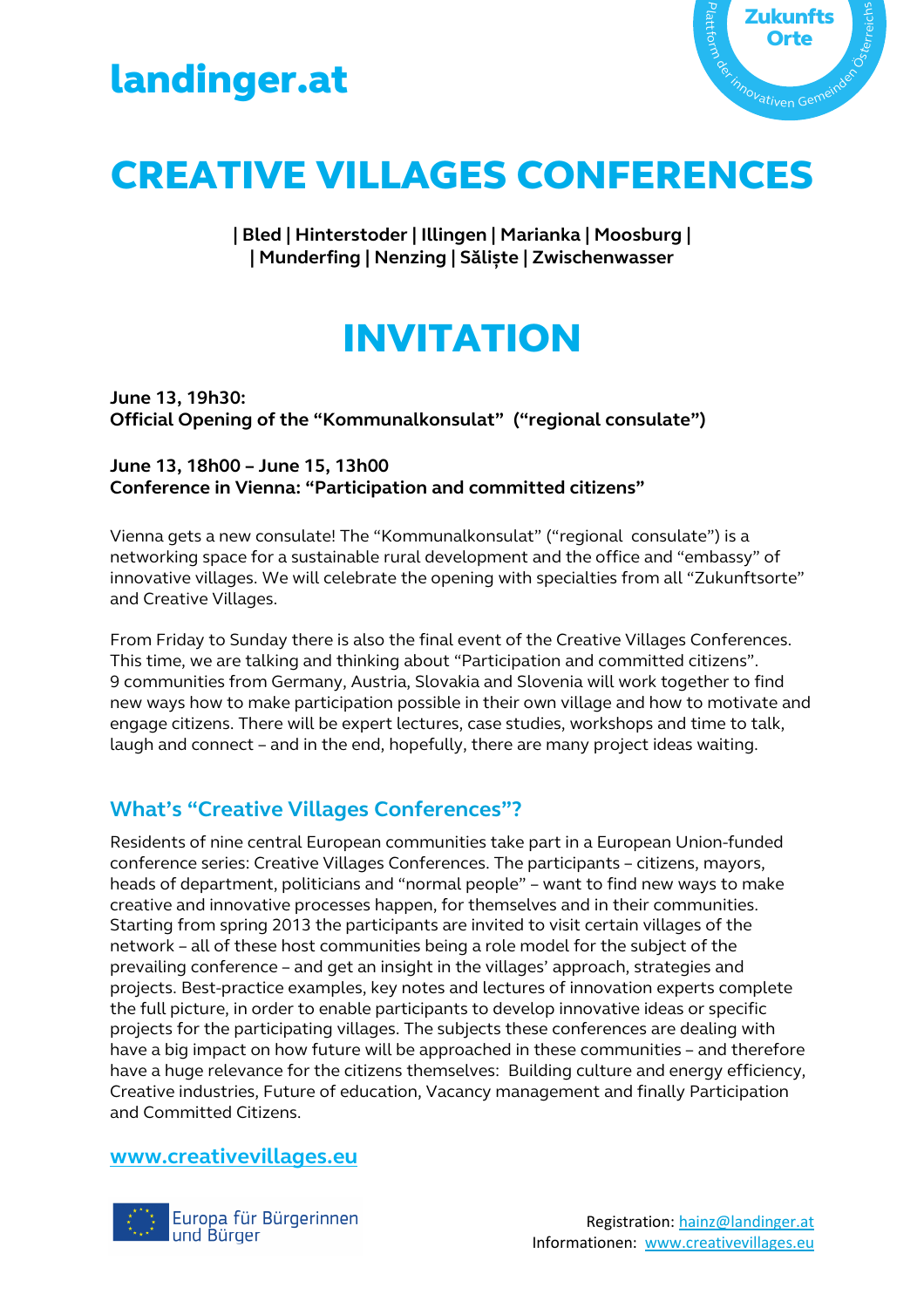



## **Program CVC Vienna**

## **Friday, June 13**

| 14:30       | welcome and arrival at Westbahnhof Vienna                                 |
|-------------|---------------------------------------------------------------------------|
| until 16:00 | delivery of presents and food to the "Zukunftsortesaal"                   |
|             | Parish hall at St. Elizabeth Place, 1040 Vienna, opposite local consulate |

#### **program options**

| 16:00 | excursion                                                                  |
|-------|----------------------------------------------------------------------------|
|       | 16:10 Meet at U1 Vorgartenstraße                                           |
|       | 16:30 Excursion at einszueins architecture, Krakauerstraße 19, 1020 Vienna |
| 16:00 | Registration option at Parish hall at St. Elizabeth Place, 1040 Vienna     |
|       | Assistance in preparing for the evening                                    |

### **Kommunalkonsulat, Awerner and "Zukunftsortesaal"**

*Belvederegasse 26 , 1040 Vienna / / parish hall at St. Elizabeth Place , 1040 Vienna* 

- 18:00 Welcome and program beginning the Creative Villages Conference *(parish hall)*
- 18:15 Visit to the Awerner site with snacks and drinks
- 19:30 Opening Ceremony "Kommunalkonsulat" *(beginning at the parish hall)* with specialties from the future places and Creative Villages

# **Saturday, June 14**

### **auditorium**

*Vienna University of Technology , Schütte- Lihotzky auditorium , Karlsplatz 13 , 1040 Vienna* 

| 9:00  | Welcome and Program Overview                                                                                                         |
|-------|--------------------------------------------------------------------------------------------------------------------------------------|
| 9:20  | "Participatory Urban Development in Vienna"<br>Dr. Cornelia Ehmayer, City psychologist                                               |
| 9:40  | "Perpetuation of participation processes"<br>Dr. Klaus Zeitler, Sireg - Social Sciences Institute for Regional Development           |
| 10:00 | "Jugendrat - self-empowerment of young people"                                                                                       |
|       | Roland Dunzendorfer and Lydia Etzelstorfer, Team Youth Council                                                                       |
| 10:20 | questions                                                                                                                            |
| 10:30 | break                                                                                                                                |
| 11:00 | "Urban and regional development through participatory processes"<br>DI Herbert Bork and Univ. Prof DI Sybilla Zech, office stadtland |
| 11:20 | "Motivation für Participation - examples from the Saarland practice "<br>Ottmar Weber, Agency Rural Areas                            |
| 11:40 | Questions and discussion                                                                                                             |
| 12:00 | Task for the next 24 hours                                                                                                           |
| 12:30 | Lunch in breweries, beer gardens, market stalls in Vienna                                                                            |
|       |                                                                                                                                      |